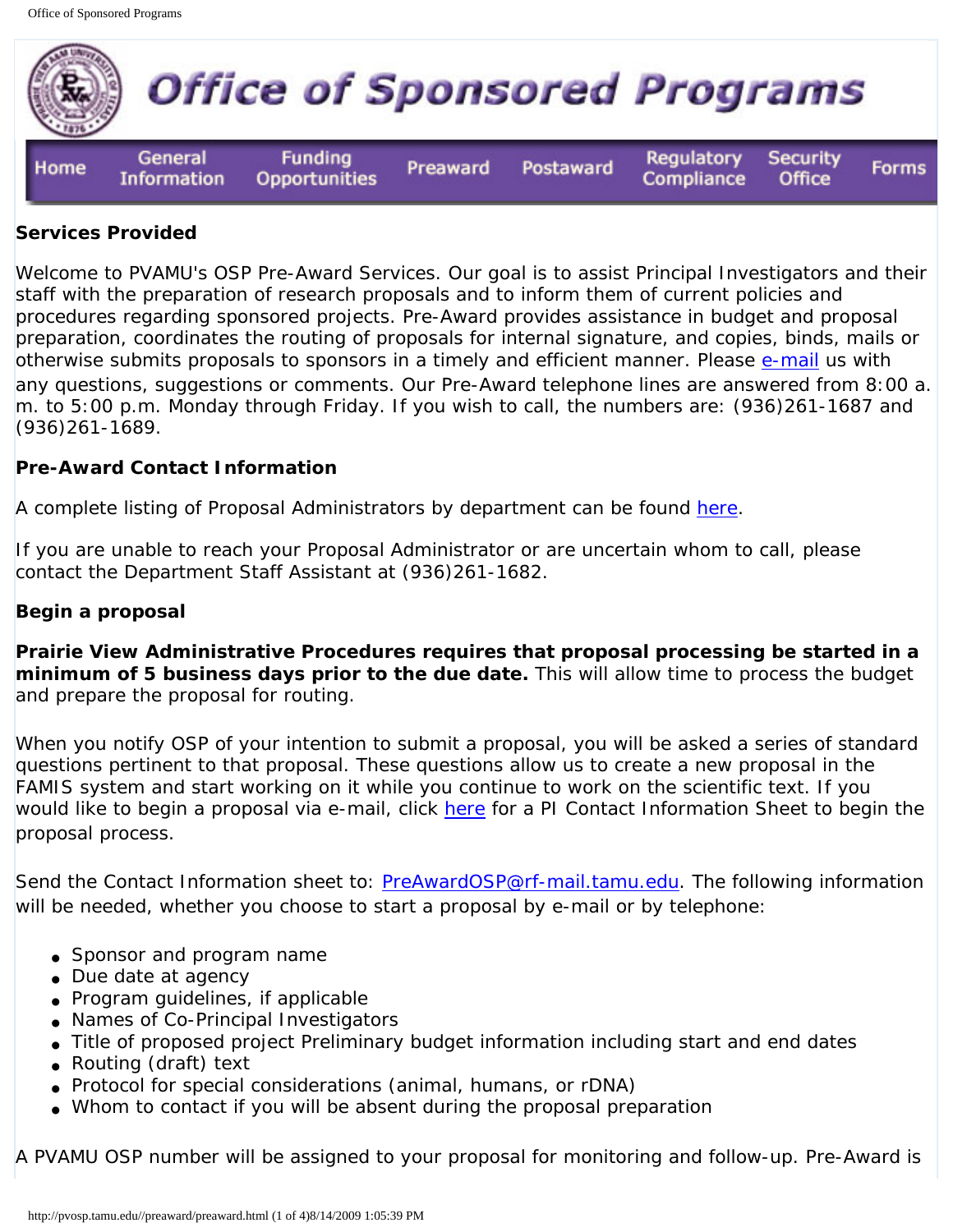able to submit NSF proposals via FastLane, NSF's web-based proposal submission module. Please advise your [Proposal Administrator](http://pvosp.tamu.edu//preaward/proposaladm.html) if you intend to submit a proposal via FastLane.

# **Budget Preparation and Routing**

Once preliminary budget information has been received, a Proposal Administrator will:

- Review the program guidelines
- Calculate the budget to conform to the sponsor's and PVAMU's requirements
- Contact the Principal Investigator for approval and/or feedback
- Prepare the required budget forms

After the budget has been approved and draft text is provided, a routing package will be circulated by OSP Staff to the Principal Investigator, Co-Principal Investigator (if applicable) Department Head (s), Dean(s), for approval. **A minimum of three days is needed for routing process.** Completed routing is required before any proposal can be submitted. If the minimum time is not allowed for proposal processing, the PI will be requested to assist with the routing and mailing process of the proposal.

# **Final Text Preparation & Mailing**

**The final text must be forwarded to the Proposal Administrator at least twenty-four (24) hours prior to the mail or submission deadline.** Final text and other related forms can be accepted in hard copy or electronic version (e-mail attachment or computer diskette). When the final text is received, a Proposal Administrator will:

- Review the final text for compliance with the sponsor's quidelines
- Assemble the proposal into the specified format
- Submit the complete proposal to the Pre-Award Administrator for a final quality check
- Reproduce the proposal according to Sponsor requirements
- Check copy quality
- Submit proposal via appropriate carrier

### **Campus Copies**

Copies of the submitted proposal are prepared and distributed to researchers within approximately one week after submission to the sponsor. Copies are maintained in the OSP Office. Other signatories will receive a copy of the budget and executive summary. If full copies of proposals are required by other signatories prior to a proposed project being funded, the expressed written permission of the researcher is required.

# **Special Considerations**

Research involving the use of animals, humans, recombinant DNA, or infectious biohazards must be registered and approved by committees within Prairie View A&M University. The University has guidelines for these special considerations, which must be followed in order to comply with university and federal regulations.

The University Office of Regulatory Compliance maintains records on human subjects, animal subjects, and recombinant DNA. Call (936)261-1588 for additional information.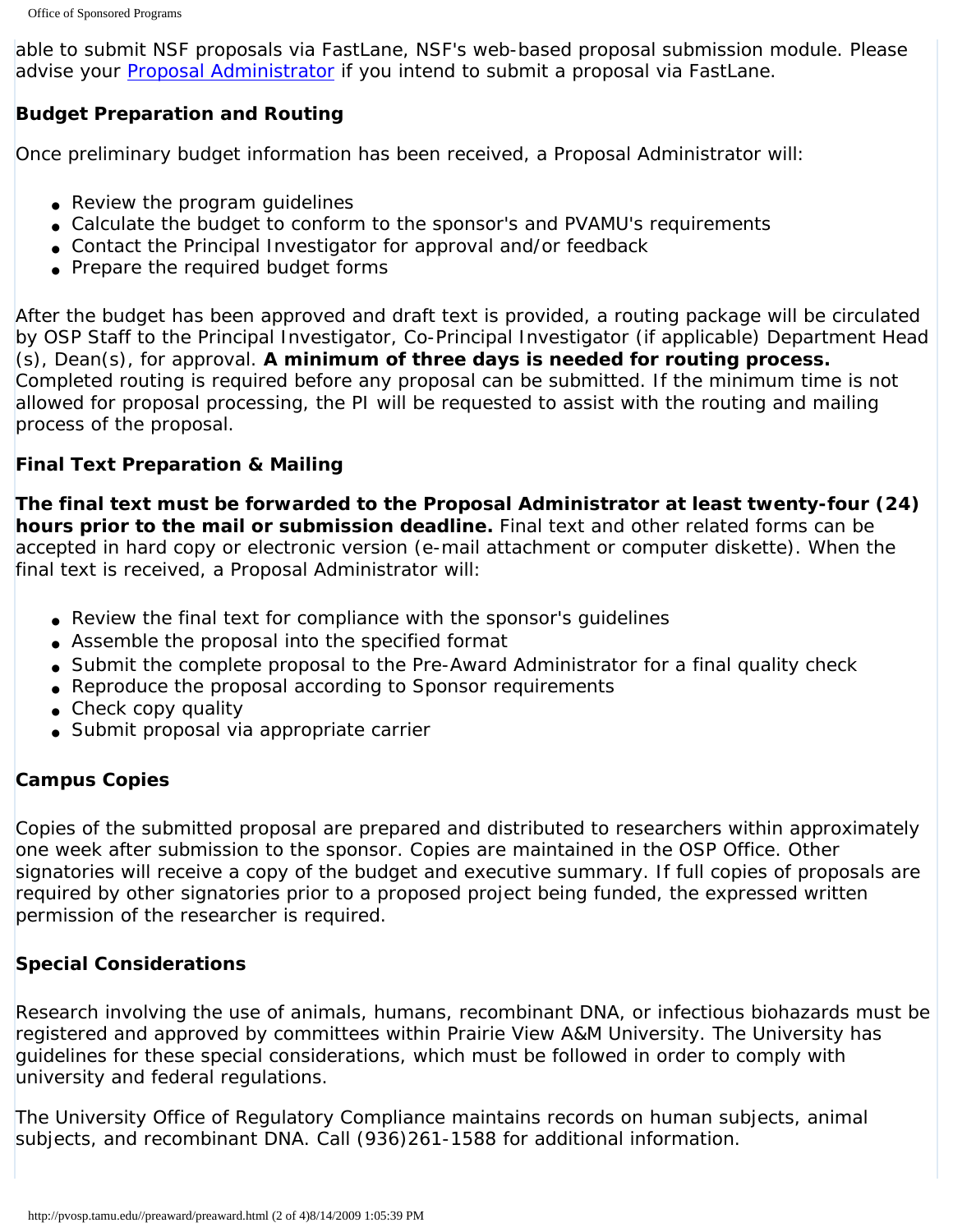All PIs with human subjects on NIH projects must complete the NIH on-line certification for use of human subjects. The certification course can be found at [http://ohsr.od.nih.gov](http://ohsr.od.nih.gov/) 

### **Executive Order 12372**

Some funding request may be included in the Executive Order 12372 which requires review by the State before funding is released. Determination of requirement is based on the CFDA Code that the program falls under. If the funding requires State review, the PI should notify the Single Point of Contact (SPOC) of intent to submit proposal. At this time the SPOC can issue a State Agency Identifier (SAI). At the time the final proposal is submitted to the sponsoring agency, a copy will need to be forwarded to the SPOC for review. The SAI will need to be referenced on the application as well as all correspondence to the State. For more information regarding Executive Order 12372, click on the provided links for the Texas Review and Comment System (TRACS[\)http://www.](http://www.governor.state.tx.us/divisions/tracs/) [governor.state.tx.us/divisions/tracs/](http://www.governor.state.tx.us/divisions/tracs/)

Or the attached Document from the Federal Register implementing [Executive Order 12372](http://pvosp.tamu.edu//Forms/Executive%20Order%2012372.pdf)

### **Frequently Asked Questions**

### 1. **Where can I find proposal forms?**

We have proposal forms for many agencies on our web site at [http://pvosp.tamu.edu/forms/](http://pvosp.tamu.edu/forms/index.html) [index.html](http://pvosp.tamu.edu/forms/index.html).

2. **How do I arrange for a Facilities and Administrative Cost (indirect cost) reduction or waiver?** 

The Office of the Vice President for Research maintains the policy regarding such reductions or waivers.

Exceptions require a statement of explanation indicating the benefits to the University and the State of Texas that justify the different rate.

Exceptions might include:

-Project supports the academic mission of the department/college

-Support of graduate students

-Only source of funding in an area of significance

The approval process is as follows:

Exceptions require an Indirect Cost Waiver Request form to be completed and signed by the Principal Investigator and must be approved by:

-Department Head

-Dean

-Vice President for Research

-Vice President for Finance and Administration

# 3. **What are the rates for fringe benefits and health insurance?**

PVAMU Fringe Rate